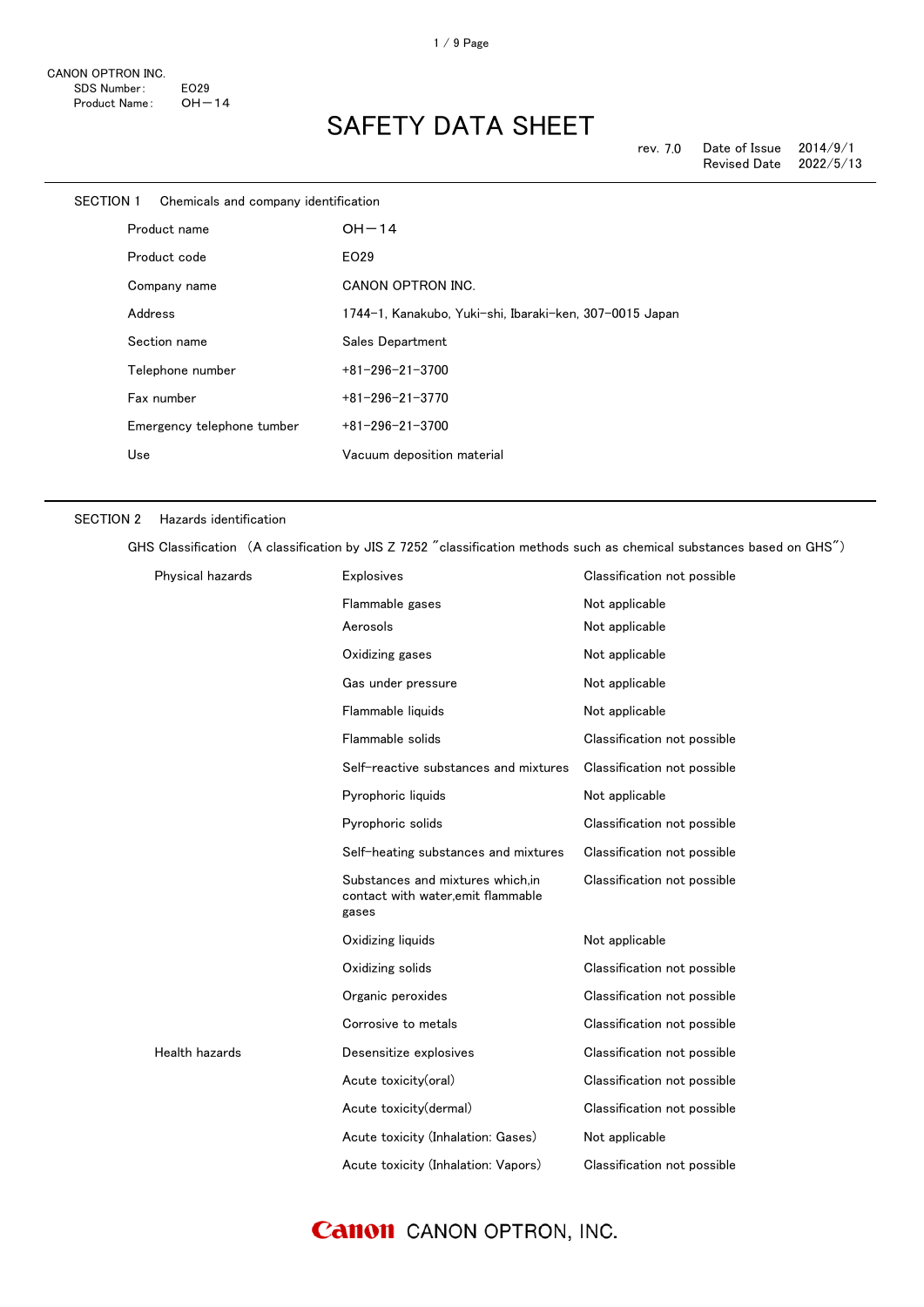|                       | Acute toxicity (Inhalation: Dusts and<br>mists)                                   | Classification not possible |
|-----------------------|-----------------------------------------------------------------------------------|-----------------------------|
|                       | Skin corrosion/irritation                                                         | Classification not possible |
|                       | Serious eye damage/eye irritation                                                 | Classification not possible |
|                       | Respiratory sensitization                                                         | Classification not possible |
|                       | Skin sensitization                                                                | Classification not possible |
|                       | Germ cell mutagenicity                                                            | Classification not possible |
|                       | Carcinogenicity                                                                   | Classification not possible |
|                       | Reproductive toxicity                                                             | Classification not possible |
|                       | Reproductive toxicity, effects on or via Classification not possible<br>lactation |                             |
|                       | Specific target organ toxicity (single<br>exposure)                               | Classification not possible |
|                       | Specific target organ toxicity(repeated<br>exposure)                              | Category 2                  |
|                       | Aspiration hazard                                                                 | Classification not possible |
| Environmental hazards | Hazardous to the aquatic environment<br>Short-term(acute)                         | Classification not possible |
|                       | Hazardous to the aquatic environment<br>Long-term(chronic)                        | Classification not possible |
|                       | Hazardous to the ozone layer                                                      | Classification not possible |
|                       |                                                                                   |                             |
| Label elements        |                                                                                   |                             |
| hazard Pictograms     | <b>Health Hazard</b>                                                              |                             |
|                       |                                                                                   |                             |

Signal word Warning

Dangerous goods hazard information

Precautionary statements

【Safety measures】 Do not breathe dust/fume/gas/mist/vapours/spray.

【First-aid measures】 Get medical advice/attention if you feel unwell.

Do not eat, drink or smoke when using this product.

Causes damage to organs through prolonged or repeated exposure Lungs.

### **Canon** CANON OPTRON, INC.

Wash hands thoroughly after handling.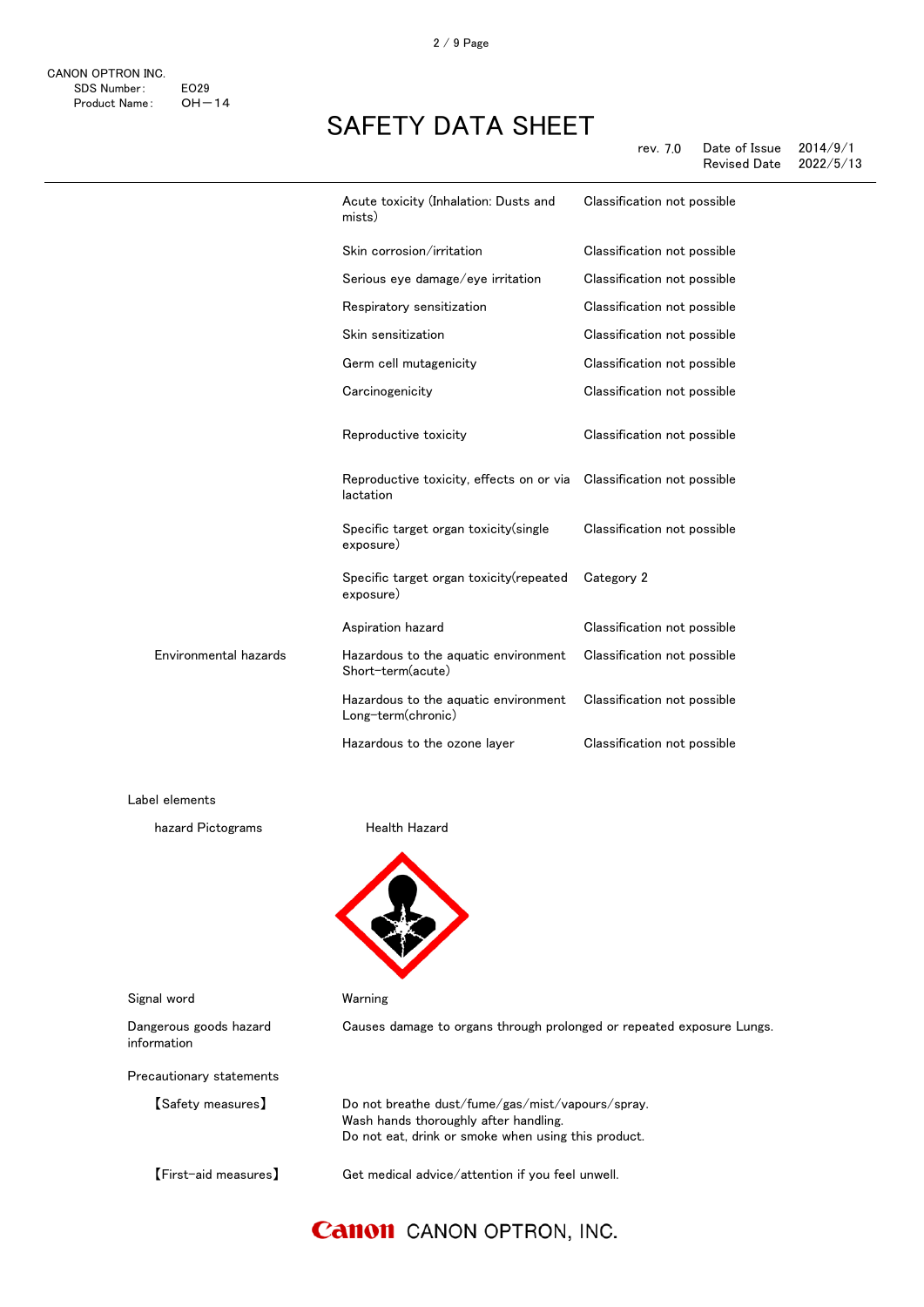| [Storage]                                                      |                                                                                                                                                                                                                     |                        |
|----------------------------------------------------------------|---------------------------------------------------------------------------------------------------------------------------------------------------------------------------------------------------------------------|------------------------|
| [Disposal]                                                     | Dispose of contents/container in accordance with national regulations.                                                                                                                                              |                        |
| <b>[Other hazards]</b>                                         |                                                                                                                                                                                                                     |                        |
| <b>SECTION 3</b><br>Composition/information on ingredients     |                                                                                                                                                                                                                     |                        |
| Substance/Mixture                                              | Mixture                                                                                                                                                                                                             |                        |
| Chemical name                                                  | Dilanthanum dititanium heptaoxide                                                                                                                                                                                   | Aluminum oxide         |
| Chemical formula                                               | La2Ti2O7                                                                                                                                                                                                            | A/203                  |
| Concentration or concentration<br>range                        | La2Ti2O7: 95-99<br>$Al2O3 : 1 - 5$                                                                                                                                                                                  |                        |
| CAS No.                                                        | $12031 - 47 - 9$                                                                                                                                                                                                    | $1344 - 28 - 1$        |
| <b>TSCA Inventry</b>                                           | Lanthanum titanium oxide (La2Ti2O7)                                                                                                                                                                                 | Aluminum oxide (Al2O3) |
| EINECS number                                                  | $234 - 751 - 2$                                                                                                                                                                                                     | $215 - 691 - 6$        |
| Radioactive information                                        | Radioactive substances are not used as the material. Therefore, there is no<br>reason that ionizing radiation would be generated.                                                                                   |                        |
| <b>SECTION 4</b><br>First aid measures                         |                                                                                                                                                                                                                     |                        |
| Inhalation                                                     | Remove person to fresh air and keep comfortable for breathing.<br>Get medical advice/attention if you feel unwell.                                                                                                  |                        |
| Skin contact                                                   | Take off immediately all contaminated clothing. Rinse affected areas with<br>water/shower.<br>IF ON SKIN: Wash with plenty of soap and water.<br>If skin irritation or rash occurs: : Get medical advice/attention. |                        |
| Eye contact                                                    | Rinse cautiously with water for several minutes. Remove contact lenses, if<br>present and easy to do. Continue rising.<br>If eye irritation persists: Get medical advice/attention.                                 |                        |
| Ingestion                                                      | Rinse mouth.<br>Get medical advice/attention.                                                                                                                                                                       |                        |
| Most important symptoms and<br>effects, both acute and delayed | No data available                                                                                                                                                                                                   |                        |
| Protection of first aiders                                     | Rescuers, wear suitable protective equipment as the situation demands.                                                                                                                                              |                        |
| Special precautions for physicians                             | No data available                                                                                                                                                                                                   |                        |
| <b>SECTION 5</b><br>Firefighting measures                      |                                                                                                                                                                                                                     |                        |
| Suitable extinguishing media                                   | This product itself is not flammable.                                                                                                                                                                               |                        |
| Unsuitable extinguishing media                                 | No data available                                                                                                                                                                                                   |                        |
| Specific hazards                                               | No data available                                                                                                                                                                                                   |                        |

### **Canon** CANON OPTRON, INC.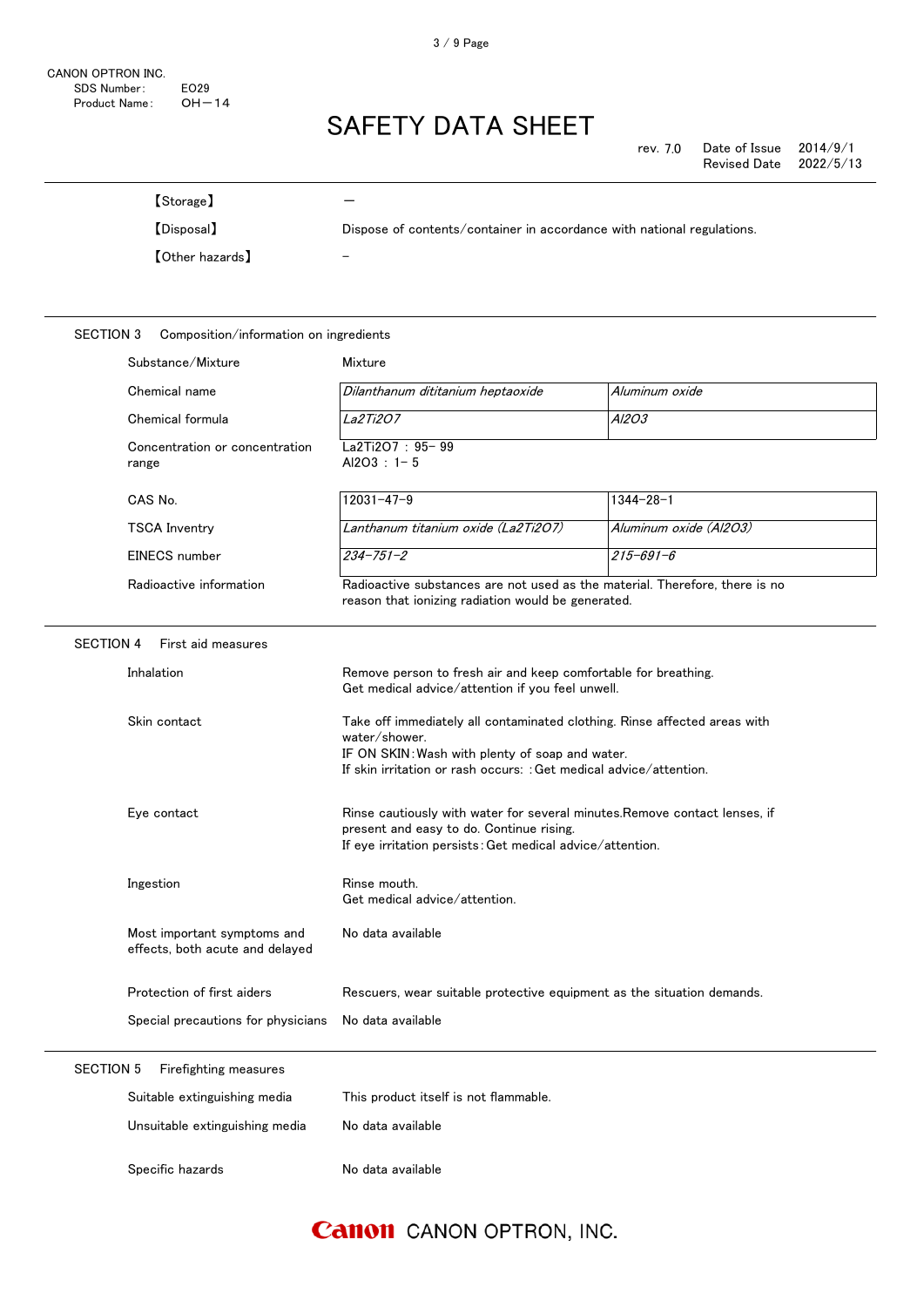$\overline{a}$ 

### SAFETY DATA SHEET

| Specific extinguishing methods                                             | In the case of a fire in the periphery, the portable container is quickly moved to a<br>safe place.                                                                                                                        |
|----------------------------------------------------------------------------|----------------------------------------------------------------------------------------------------------------------------------------------------------------------------------------------------------------------------|
| Special protective equipment for<br>firefighters                           | Wear suitable protective equipment (gloves, glasses and a mask) in fire-fighting.                                                                                                                                          |
| <b>SECTION 6</b><br>Accidental release measures                            |                                                                                                                                                                                                                            |
| Personal precautions, protective<br>equipment, and emergency<br>procedures | Protection equipment (specified as those in which the properties of the product<br>are suitable) worn during operation so that airborne droplets, etc., do not adhere<br>to the skin and dusts and gases are not absorbed. |
| Environmental precautions                                                  | The leakage may not directly flow into rivers or sewage.                                                                                                                                                                   |
| Methods and material for<br>containment and cleaning up                    | The leaked material is scooped up, or swept up and gathered to be recovered in<br>a paper bag or a drum.<br>After recovery, a small amount of the residue is absorbed in sediment, sawdust,<br>etc.                        |
| Secondary disaster prevention<br>measures                                  | No data available                                                                                                                                                                                                          |
| <b>SECTION 7</b><br>Handling and storage                                   |                                                                                                                                                                                                                            |
| Precautions for safe handling                                              |                                                                                                                                                                                                                            |
| Technical measures                                                         | Take measures for equipment as described in "8. Exposure controls/personal<br>protection" and wear protective equipment.                                                                                                   |
| Safety handling precautions                                                | Handling work must be practiced in a room where there is a local or total<br>ventilation facility.                                                                                                                         |
| Avoidance of contact                                                       | Refer to "10. Stability and reactivity."                                                                                                                                                                                   |
| Hygiene measures                                                           | Wash hands thoroughly after handling.<br>Do not eat, drink or smoke when using this product.                                                                                                                               |
| Conditions for safe storage,<br>including any incompatibilities            |                                                                                                                                                                                                                            |
| Safe storage conditions                                                    | Store in a well-ventilated place. Keep container tightly closed.                                                                                                                                                           |
| Safety packaging material                                                  | No data available                                                                                                                                                                                                          |

SECTION 8 Exposure controls/personal protection

La2Ti2O7

Al2O3

Permissible concentration

ACGIH  $\overline{N}$  No data available  $\overline{N}$  (Particulate asbestos-free, less than 1% crystalline silica) TLV-TWA 10mg/m<sup>3</sup>

Appropriate engineering controls Use sealed devices, equipment, or a local exhaust ventilation as much as possible.

Individual protection measures, such as personal protective equipment

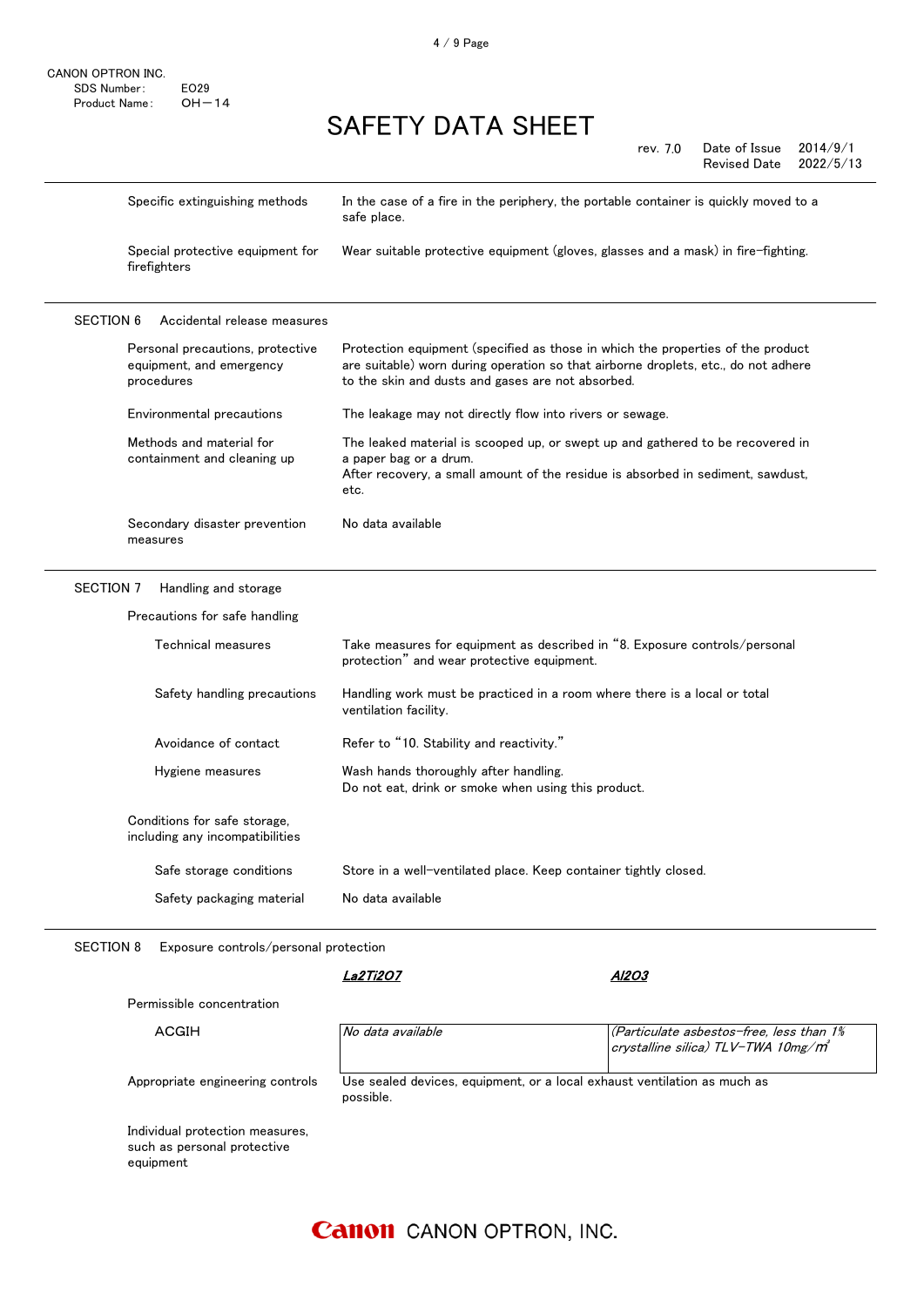| rev. 7.0 | Date of Issue       | 2014/9/1  |
|----------|---------------------|-----------|
|          | <b>Revised Date</b> | 2022/5/13 |

| Respiratory protection                                      | Dustproof mask      |                                           |
|-------------------------------------------------------------|---------------------|-------------------------------------------|
| Hand protection                                             | Protective gloves   |                                           |
| Eye/face protection                                         | Dust-proof glasses  |                                           |
| Skin protection                                             | Protective clothing |                                           |
| <b>SECTION 9</b><br>Physical and chemical properties        |                     |                                           |
| Appearance                                                  |                     |                                           |
| Physical state                                              | Solid               |                                           |
| Form                                                        | Granular            |                                           |
| Colour                                                      | Dark gray           |                                           |
| Odour                                                       | None                |                                           |
|                                                             | <b>La2Ti2O7</b>     | <b>AI2O3</b>                              |
| Melting point/freezing point                                | About 1800 °C       | $2072^{\circ}C$                           |
| Boiling point or initial boiling point<br>and boiling range | No data available   | $2980^{\circ}C$                           |
| Flammability                                                | No data available   | No data available                         |
| Upper/lower flammability or<br>explosive limits             | No data available   | No data available                         |
| Flash point                                                 | No data available   | Noncombustibility                         |
| Auto-ignition temperature                                   | No data available   | Noncombustibility                         |
| Decomposition temperature                                   | No data available   | No data available                         |
| pH                                                          | No data available   | No data available                         |
| Kinematic viscosity                                         | No data available   | No data available                         |
| Solubility                                                  |                     |                                           |
| Water                                                       | No data available   | Insoluble                                 |
| Other solvents                                              | No data available   | The slightly soluble in non-polar organic |

Partition coefficient: noctanol/water

Vapour pressure

Density and/or relative density

(Density)

Particle characteristics Relative vapor density

Other information

| Insoluble                                            |
|------------------------------------------------------|
| The slightly soluble in non-polar organic<br>solvent |
| No data available                                    |
| 0.073Pa (mp.)                                        |
| 3.97                                                 |
|                                                      |

| No data available | No data available. |
|-------------------|--------------------|
| No data available | No data available  |
| No data available | No data available  |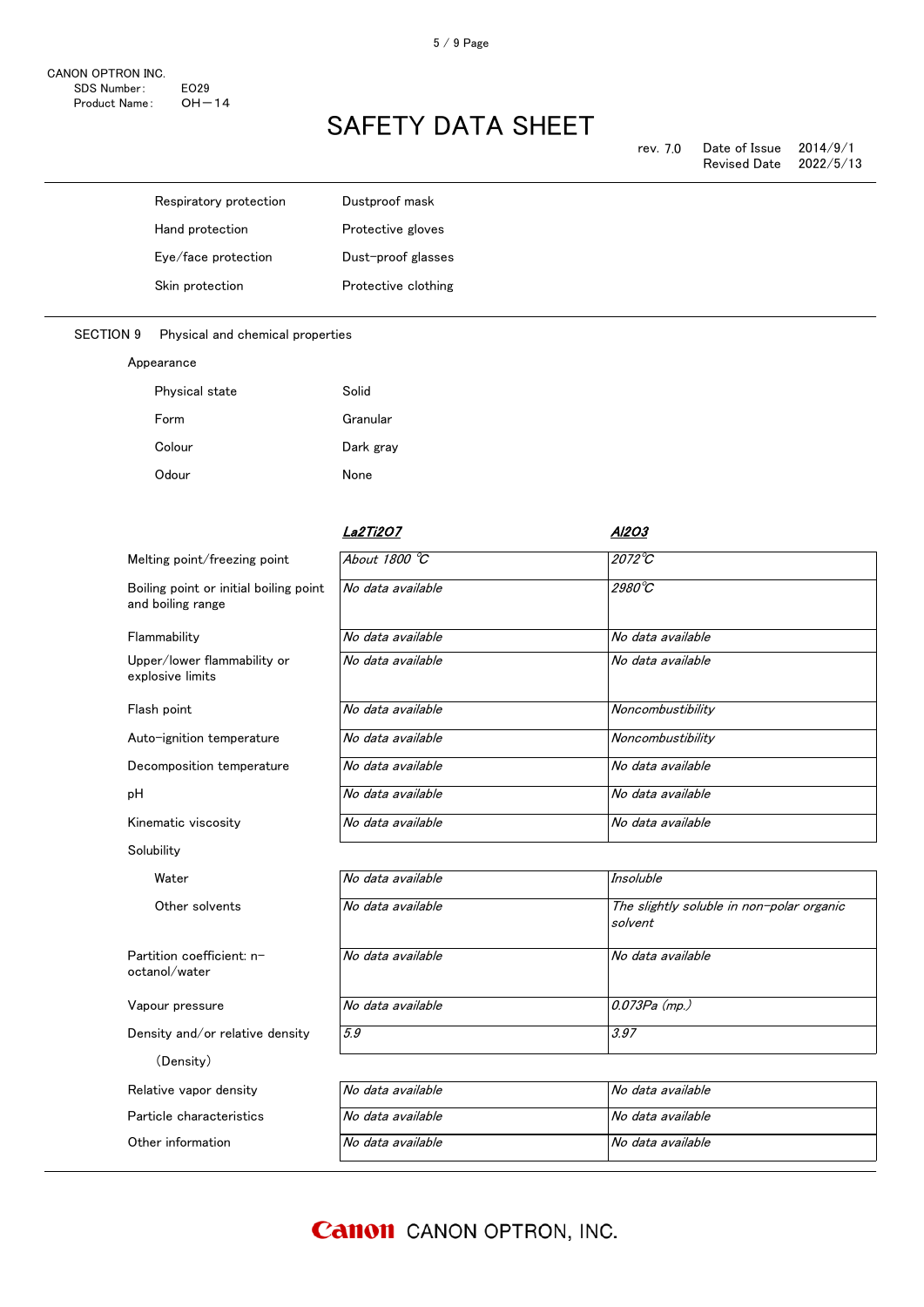#### SECTION 10 Stability and reactivity

|                                    | La2Ti2O7                                                   | A12O3                                               |
|------------------------------------|------------------------------------------------------------|-----------------------------------------------------|
| Reactivity                         | No data available                                          | No data available                                   |
| Chemical stability                 | It is stable in storage conditions and normal<br>handling. | Stability                                           |
| Possibility of hazardous reactions | No data available                                          | Possibility of hazardous reaction is<br>negligible. |
| Conditions to avoid                | No data available                                          | Generation of dust, diffusion.                      |
| Incompatible materials             | No data available                                          | Not applicable                                      |
| Hazardous decomposition products   | No data available                                          | Not applicable                                      |

#### SECTION 11 Toxicological information

|                                                         | <b>La2Ti2O7</b>   | Al2O3                                                                               |
|---------------------------------------------------------|-------------------|-------------------------------------------------------------------------------------|
| Acute toxicity(oral)                                    | No data available | <b>SPECIES: Rat</b>                                                                 |
|                                                         |                   | <b>ENDPOINT: LD50</b>                                                               |
|                                                         |                   | $VALUE:$ > 5000 mg/kg                                                               |
| Acute toxicity (dermal)                                 | No data available | No data available                                                                   |
| Acute toxicity (Inhalation: Gases)                      | No data available | Solid (GHS definition)                                                              |
| Acute toxicity (Inhalation:<br>Vapours)                 | No data available | No data available                                                                   |
| Acute toxicity (Inhalation: Dusts<br>and mists)         | No data available | No data available                                                                   |
| Skin corrosion/irritation                               | No data available | No data available                                                                   |
| Serious eye damage/irritation                           | No data available | No data available                                                                   |
| Respiratory or skin sensitization                       | No data available | No data available                                                                   |
| Germ cell mutagenicity                                  | No data available | The in vivo mutagenicity test has not been                                          |
|                                                         |                   | carried out, and in the in vitro mutagenicity                                       |
|                                                         |                   | test, we could only find the Ames test<br>(negative). Therefore we presupposed that |
|                                                         |                   | we could not classify it for the lack of data.                                      |
|                                                         |                   |                                                                                     |
| Carcinogenicity                                         | No data available | Not classified because of "A                                                        |
| Reproductive toxicity                                   | No data available | No data available                                                                   |
| Specific target organ toxicity(single No data available |                   | It was set as category 3 (respiratory                                               |
| exposure)                                               |                   | irritation) from the statement of upper<br>respiratory irritation (ICSC (2000)).    |
|                                                         |                   |                                                                                     |
|                                                         |                   |                                                                                     |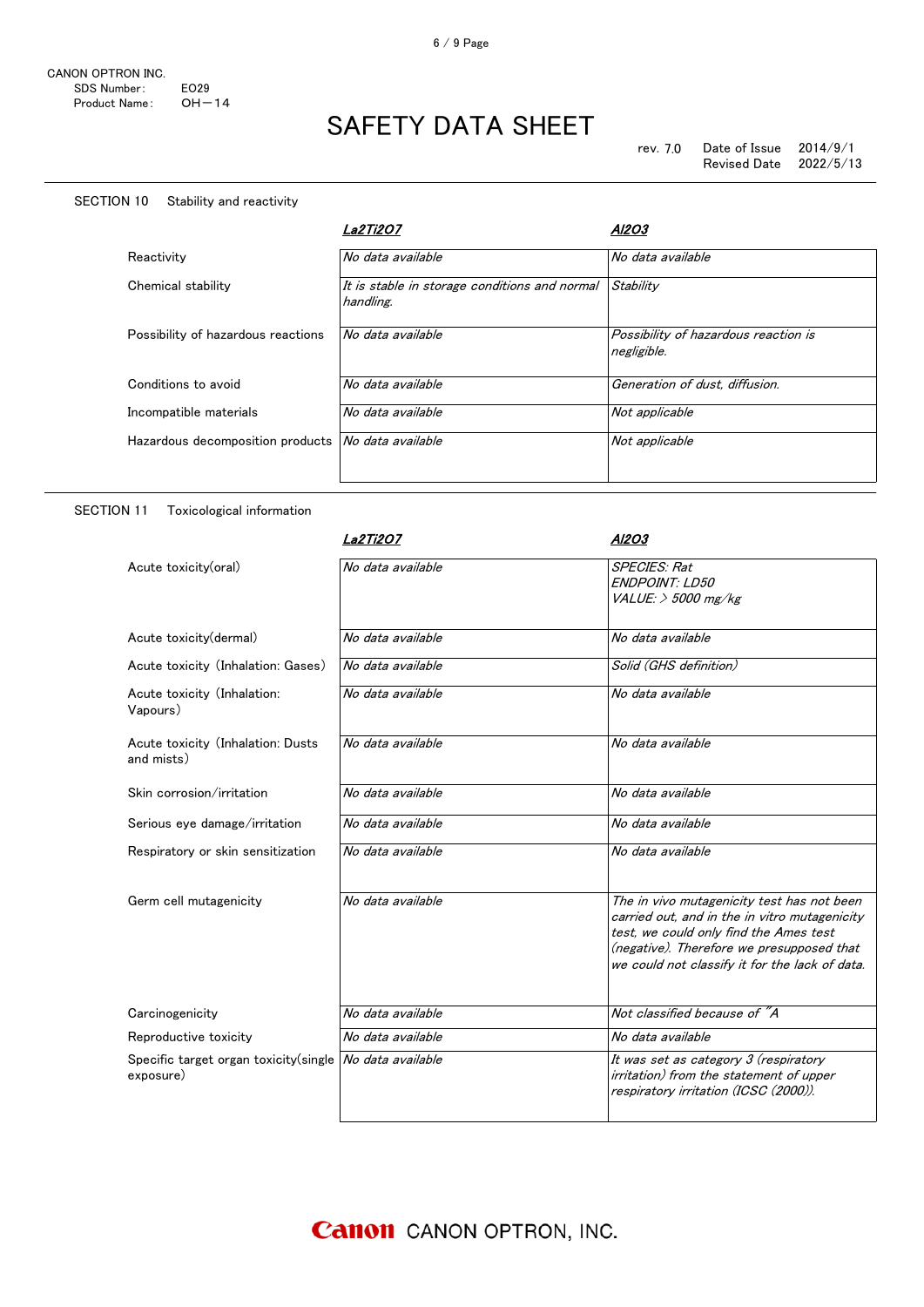#### rev. 7.0 Date of Issue 2014/9/1 Revised Date

| Specific target organ<br>toxicity(repeated exposure) | No data available | It was classified into Category 1 according<br>the statement that by occupational<br>exposure of aluminas, pulmonary fibrosis<br>was occurred (EHC (1997)). |
|------------------------------------------------------|-------------------|-------------------------------------------------------------------------------------------------------------------------------------------------------------|
| Aspiration hazard                                    | No data available | No data available                                                                                                                                           |
| Other information                                    | No data available |                                                                                                                                                             |

#### SECTION 12 Ecological information

|                                                                | <i><b>La2Ti2O7</b></i>                                                                                                                                                                                                        | AI2O3             |  |
|----------------------------------------------------------------|-------------------------------------------------------------------------------------------------------------------------------------------------------------------------------------------------------------------------------|-------------------|--|
| Toxicity                                                       |                                                                                                                                                                                                                               |                   |  |
| Hazardous to the aguatic<br>environment Short-<br>term(acute)  | No data available                                                                                                                                                                                                             | No data available |  |
| Hazardous to the aguatic<br>environment Long-<br>term(chronic) | No data available                                                                                                                                                                                                             | No data available |  |
| Persistence and degradability                                  | No data available                                                                                                                                                                                                             | No data available |  |
| Bioaccumulative potential                                      | No data available                                                                                                                                                                                                             | No data available |  |
| Mobility in soil                                               | No data available                                                                                                                                                                                                             | No data available |  |
| Hazard to the ozone layer                                      | No data available                                                                                                                                                                                                             | No data available |  |
| Other adverse effects                                          | No data available                                                                                                                                                                                                             | No data available |  |
| Contaminated container and<br>contaminated packaging           | The container is recycled after being cleaned, or is appropriately processed<br>according to the standards of related laws and regulations.<br>When disposing of empty containers, the contents should be completely removed. |                   |  |
| Transport information<br><b>SECTION 14</b>                     |                                                                                                                                                                                                                               |                   |  |
|                                                                | La2Ti2O7                                                                                                                                                                                                                      | AI2O3             |  |
| International regulation                                       |                                                                                                                                                                                                                               |                   |  |
| UN number                                                      | Not applicable                                                                                                                                                                                                                | Not applicable    |  |
| UN proper shipping name                                        | Not applicable                                                                                                                                                                                                                | Not applicable    |  |
| UN classification                                              | Not applicable                                                                                                                                                                                                                | Not applicable    |  |
| Transport hazard class                                         | Not applicable                                                                                                                                                                                                                | Not applicable    |  |
| Packing group                                                  | Not applicable                                                                                                                                                                                                                | Not applicable    |  |
| Hazardous to the aquatic<br>environment                        | No data available                                                                                                                                                                                                             | No data available |  |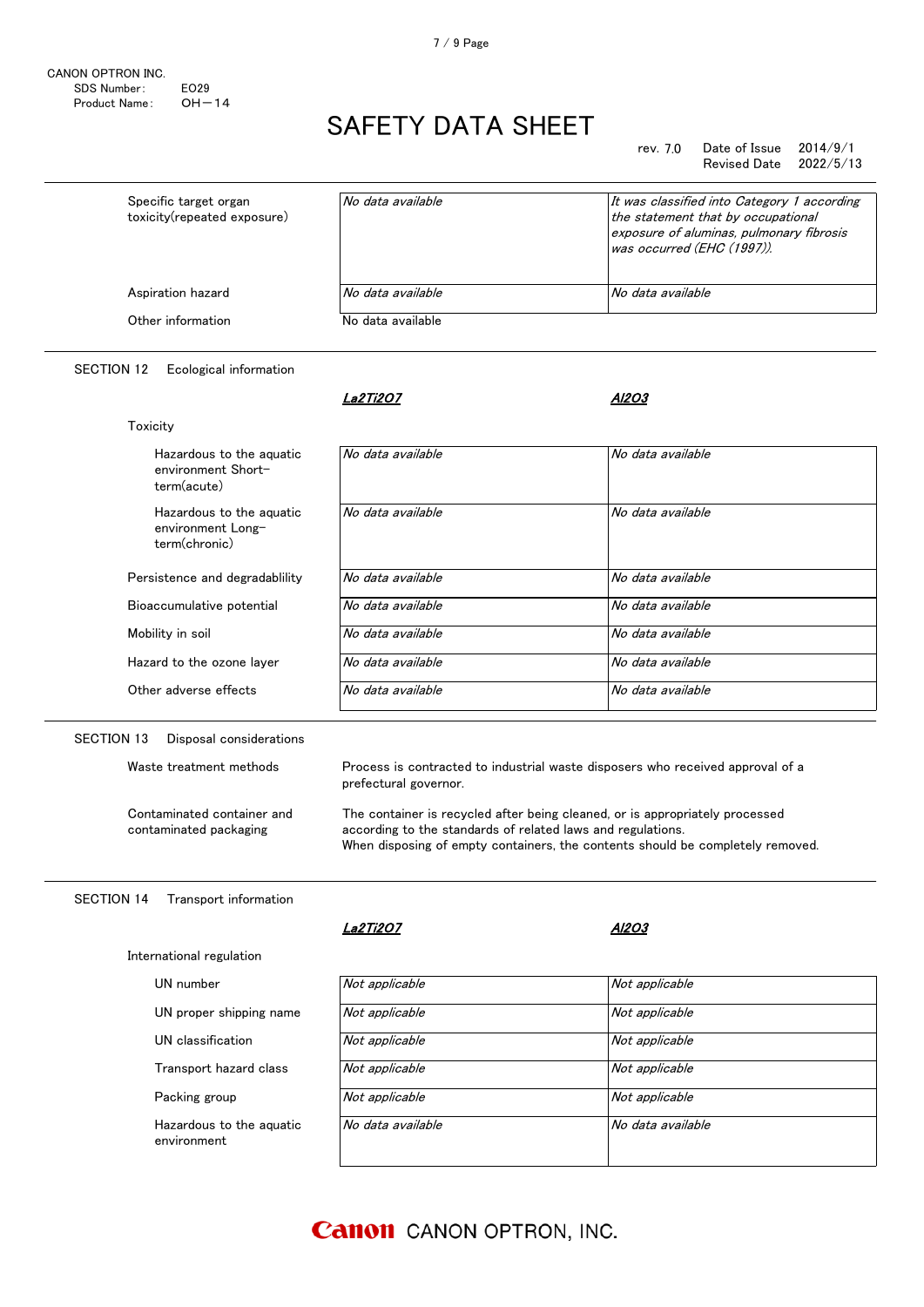#### rev. 7.0 Date of Issue 2014/9/1 Revised Date 2022/5/13

| Maritime transport in bulk<br>according to IMO instruments | No data available | No data available                                                                                                                                                        |
|------------------------------------------------------------|-------------------|--------------------------------------------------------------------------------------------------------------------------------------------------------------------------|
| Japanese lows and regulations                              | No data available | Land regulation information Not applicable<br>Maritime regulatory information non-<br>hazardous materials<br>Aviation regulatory information non-<br>hazardous materials |
| Special precautions for users                              | No data available | When transporting, protect from direct<br>sunlight and take on cargo without breakage<br>of container, corrosion and leakage.                                            |
| <b>Special Provisions</b>                                  |                   |                                                                                                                                                                          |

SECTION 15 Regulatoly information(Japan)

|                                                     | La2Tï2O7                         | Al2O3                                                                   |
|-----------------------------------------------------|----------------------------------|-------------------------------------------------------------------------|
| Occupational Safety and Health<br>Law               | No data available                | There is it in the case of an application or<br>an application          |
| <b>PRTR Law</b>                                     | No data available                | Not applicable                                                          |
| Poisonous and Deleterious<br>Substances control Law | No data available                | Not applicable                                                          |
| Labor Standards Act                                 | No data available                | Not applicable                                                          |
| Chemical substances control Law                     | No data available                | Not applicable                                                          |
| Fire fighting Law                                   | No data available                | Not applicable                                                          |
| Air Pollution Control Act                           | No data available                | Not applicable                                                          |
| Water Pollution Prevention Act                      | No data available                | There is it in the case of an application or<br>an application          |
| Water Supply Act                                    | No data available                | There is it in the case of an application or<br>an application          |
| Sewerage Act                                        | No data available                | Not applicable                                                          |
| Marine Pollution Prevention Law                     | No data available                | Not applicable                                                          |
| Waste Management and Public<br><b>Cleansing Act</b> | No data available                | Not applicable                                                          |
| Note                                                | conformity to local regulations. | Ensure this material in compliance with federal requirements and ensure |

#### SECTION 16 Other information

 The Safety Data Sheet (SDS) has been prepared based on currently available materials, information and data, and may be revised based on new information. Further, the important points in the SDS are made for the purpose of normal handling. When handling the user product in a specialized manner, take the appropriate safety measures for the application or method. Further, Canon Optron Inc. has paid sufficient attention to the described contents of the SDS, but does not guarantee the accuracy of its contents.